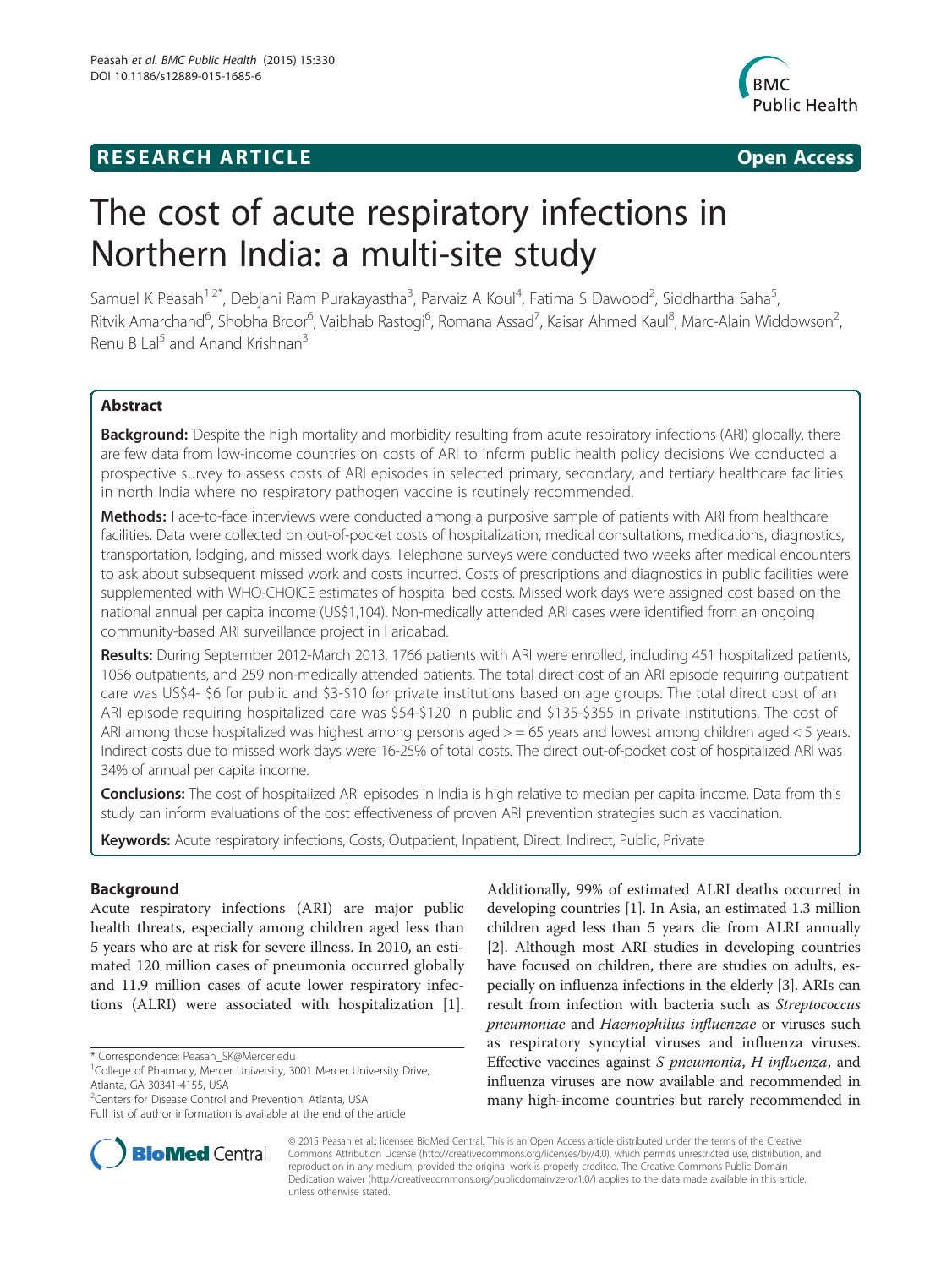low-income countries [[4](#page-7-0)]. Competing public health priorities, economic consideration, lack of public funding for vaccination, have been cited as some of the contributing factors for low adoption of influenza vaccination in developing countries [[5\]](#page-7-0).

In addition to causing substantial morbidity and mortality, ARI also result in economic losses through increased use of healthcare resources and loss in productivity. Costs-of-illness studies provide critical information on the economic impact of diseases, and inputs for evaluations of cost-effectiveness of interventions. Combined with burden of disease estimates, cost studies provide data on disease impact to guide public health policy decisions about evidence-based interventions for effectively addressing public health threats [[3\]](#page-7-0). Although the cost of ARIs has been estimated in high-income countries [[6-8\]](#page-7-0), there are few data on costs in low or middle income countries where disease severity may be worse because of delayed health-care seeking and where out-of-pocket costs may have an even higher impact on already impoverished populations [\[4,9\]](#page-7-0). Most of such studies in Southeast Asia have been on pneumonia or influenza [\[10](#page-7-0)-[13](#page-7-0)].

In India, the burden of ARI is high [[14,15\]](#page-7-0), but vaccines against common causes of ARI are not part of the national immunization schedule with the exception of measles vaccine.

We conducted a multi-site cost-of-illness study in three communities in India to document the economic impact of ARI-related hospitalizations and outpatient visits by age in public and private facilities, and patient costs for nonmedically attended ARI since prior data suggest that many persons in India do not seek medical care for ARI [\[16,17](#page-7-0)].

#### Methods

#### Setting and sites

This study was conducted during September 2012 to March 2013 at selected primary, secondary and tertiary care facilities in the National Capital Region (New Delhi and Faridabad) and Srinagar in Jammu-Kashmir state of India. Twenty-four health facilities covering all three levels of medical care participated in the study, including 4 tertiary, 9 secondary and 11 primary care facilities. Six hospitals/clinics in Faridabad refused to participate including four private tertiary level hospitals, one private secondary level facility, and one public hospital.

Primary level facilities were defined as those providing outpatient and emergency care only and not overnight admissions. Secondary level facilities were defined as those that provide both outpatient and inpatient care but lack capacity to provide intensive care. Tertiary level facilities were those capable of providing intensive care.

The non-medically attended portion of the study was conducted only in the Faridabad site during the same period as the medically-attended study. Participants were from an ongoing epidemiological study of respiratory pathogens in four villages of Ballabgarh in Faridabad.

#### Data collection

Data collectors visited each facility two to three times a week. Patients attending participating healthcare facilities on these days were eligible for enrollment if they provided consent and met the case definition for ARI. ARI was defined as per the European Center for Disease Prevention and Control case definition [\[18\]](#page-7-0) as acute onset within seven days of at least one of cough, sore throat, shortness of breath or coryza, plus a clinician's diagnosis of an infection. Hospitalized patients were eligible for enrollment if they were hospitalized at least overnight and ARI was the primary diagnosis for the admission.

For inpatients, administered questionnaires were through face-to-face interviews at admission and/or discharge, followed by a telephone interview two weeks after discharge. Inpatient face-to-face administered questionnaires collected data on out-of-pocket cost of admission, medical consultations, medications, diagnostic procedures, transportation, and lodging fees. The telephone interviews covered missed workdays of both patients and caregivers and any other information not available at discharge. For outpatients, administered questionnaires were through face-to-face interviews at the time of consultation, and followed up with a telephone call two weeks after the visit. Outpatient questionnaires collected data on consultation, self-purchased prescriptions, diagnostic procedures, and transportation. By definition, non-medically attended ARI cases are those where the patient fulfils the case definition of ARI and had not consulted any trained or untrained medical personnel for his/her disease throughout the episode. Questionnaires were administered to patients with non-medically attended ARI at the time of the household visit (if the episode is over) to collect data on duration of symptoms, cost of self-medications and any non-medical consultation (e.g. consultation with an herbalist), and time taken off work for the illness. Unlike the medically-attended cases, no follow-up telephone interviews were conducted since indirect cost was not considered.

#### Valuation of costs

Direct cost was defined as medical cost (cost of admission, consultation, medications, or diagnostics such as radiologic and laboratory studies) and non-medical cost (transportation, and lodging fees). Direct cost components were self-reported by patients during in-person or telephone follow-up interviews. Indirect cost was defined as the monetary value of lost earnings of adult patients and caregivers of all age groups due to inability to perform regular duties because of illness. Estimation of indirect cost was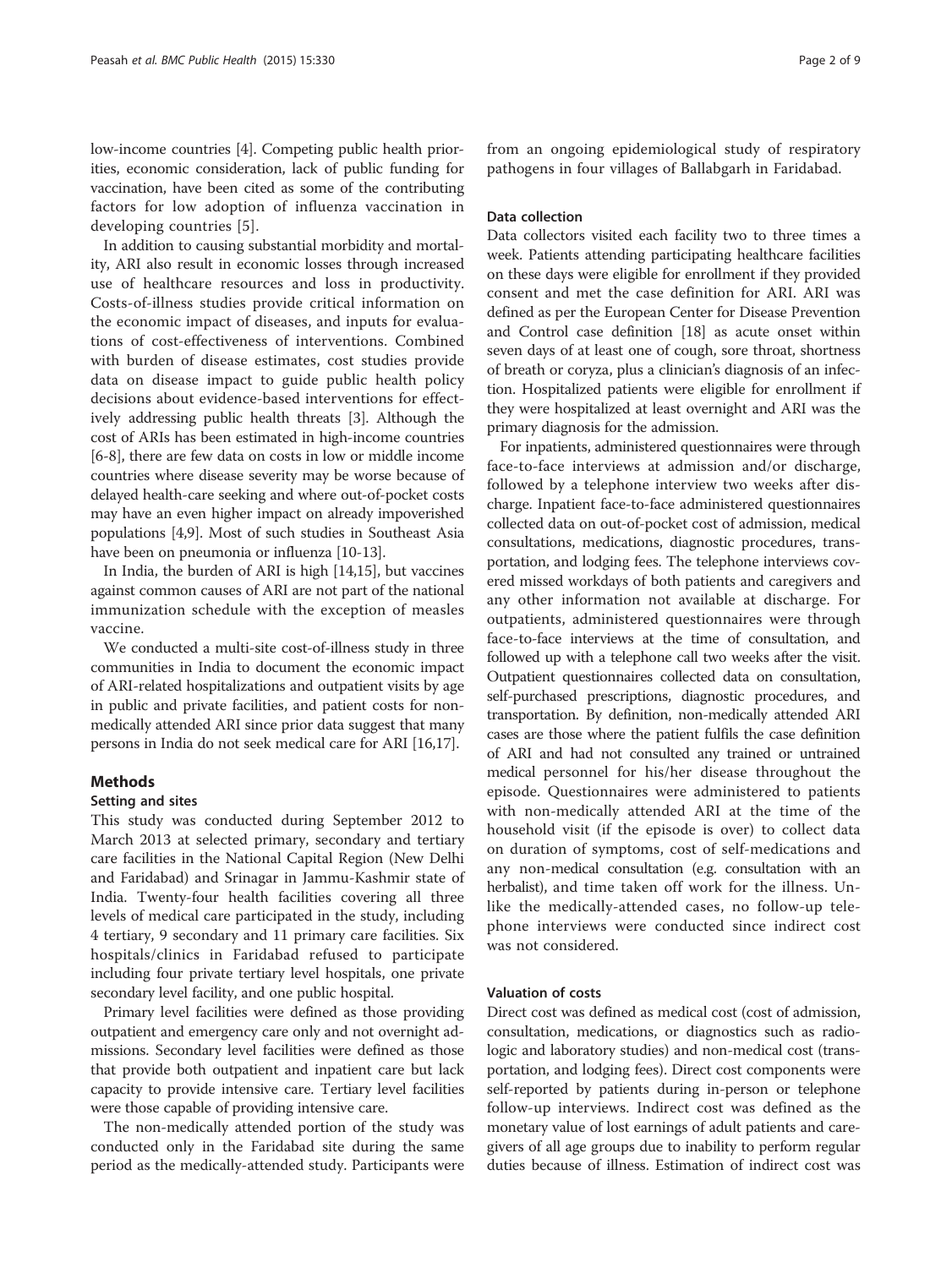<span id="page-2-0"></span>based on the assumption that labor was replaced at a cost to maintain societal productivity.

#### Analysis

For medically-attended patients, direct cost was calculated as the sum of the direct medical and non-medical cost of the current hospitalization and follow-up visits to health facilities for the same ARI episode. Costs paid by the patient were considered for medical encounters at private facilities and by the patient and government at public facilities. WHO-CHOICE estimates were used as a proxy for the cost to the government in public facilities. WHO-CHOICE estimates [[19](#page-7-0)] are available for hospital bed-cost per day in public inpatient facilities or cost of outpatient visits in public outpatient facilities but exclude cost of diagnostic procedures and medications. We used the actual cost paid out-of-pocket by patients for diagnostic procedures and medications (confirmed by medical records) as a proxy for the cost of medications and diagnostic procedures in both private and public facilities.

Direct medical cost in public facilities is the sum of outof-pocket cost paid by patients for diagnostic tests and medications and the WHO-CHOICE estimates. For inpatients, the cost to the government is the product of WHO-CHOICE estimates [[19](#page-7-0)] per hospital day and the median days of hospitalization. For outpatients, WHO-CHOICE estimates for outpatient facilities were used in lieu of the consultation fee paid by the patient, because WHO-CHOICE estimates better estimate the resources used in these facilities than the token consultation fee paid by the patient.

In calculations involving WHO-CHOICE estimates, all public teaching hospitals were considered tertiary institutions and other public hospitals were considered secondary institutions. For outpatient estimates, WHO-CHOICE estimates for secondary level hospitals were used for all public

facility visits. The 2008-based year estimates were adjusted to 2012 using the consumer price index (1.24) for India [[20](#page-7-0)]. Non-medically attended ARI direct cost was calculated as the sum of cost of non-medical expenditures and self-purchased prescriptions.

Indirect cost was estimated as the product of missed work days and the median per capita income of US\$1,104 per year [[21\]](#page-7-0). Missed work days of the patient were estimated by adding two days to the reported length of hospital stay (similar to Molinari et al. [[22\]](#page-7-0)).

Costs were calculated by study site, age group, level of care, and institution type (public vs. private) to reduce skewedness of summary results. Medians and interquartile ranges for different subgroups are reported instead of means because data were not normally distributed. For example, the mean cost of admission in private facilities was \$266 (SD \$402) but the median was \$166 (IQR \$108-\$276). The exchange rate used for conversion of Indian Rupees (INR) to US\$ was 1INR = 0.016 US\$ [[23](#page-7-0)].

#### Ethical review

The study protocol was reviewed and approved by the Institution Ethics Committee, All India Institute of Medical Sciences, Ansari Nagar, New Delhi (Protocol ID: 6296 IRB Registration number: IRB0000682 & FWA #00014191) and the Institutional Ethics Committee, Sher-i-Kashmir Institute of Medical Sciences, Srinagar (IRB00008643). The Institutional Review Board of the US Centers for Disease Control and Prevention relied on review of the Institution Ethics Committee of the All India Institute of Medical Sciences.

#### Results

#### Epidemiology

#### Non-medically-attended ARI

Overall, 259 participants with non-medically attended ARI were enrolled; 88 (34%) were children aged <5 years and

| Table 1 Characteristics and cost of acute respiratory infection among persons with non-medically attended acute |  |
|-----------------------------------------------------------------------------------------------------------------|--|
| respiratory illness, August 2012-March 2013, Faridabad district, India, N = 259                                 |  |

|                                    | $<=5$ years              | $6-17$ years          | 18 to 64 years        | $>$ = 65 years        |
|------------------------------------|--------------------------|-----------------------|-----------------------|-----------------------|
|                                    | $n = 88$                 | $n = 70$              | $n = 80$              | $n = 21$              |
| Male                               | 48 (55%)                 | 37 (53%)              | 15 (19%)              | 9(43%)                |
| Unemployed/dependent               | $\overline{\phantom{a}}$ | ۰                     | 2(3%)                 | 9(43%)                |
| Pharmacy consultation <sup>1</sup> | 25 (28%)                 | 21 (30%)              | 17 (21%)              | 4 (19%)               |
| Purchased medication <sup>2</sup>  | 11 (13%)                 | 6(9%)                 | $9(11\%)$             | 3(14%)                |
| Median days with symptoms (IQR)    | 7 days                   | 7 days                | 8 days                | 9 days                |
|                                    | $(4-9 \text{ days})$     | $(6-10 \text{ days})$ | $(6-10 \text{ days})$ | $(8-10 \text{ days})$ |
| Median cost of medications (IQR)   | US\$ 1.1                 | US\$1.3               | US\$1.3               | US\$1.1               |
|                                    | $(50.6 - 51.9)$          | $(51.3 - 51.6)$       | $(50.9 - 52.4)$       | $(50.4 - 51.3)$       |

<sup>1</sup>Pharmacy consultations are normally free because the fees are part of the cost of medications but reflect proportion who sort help from the pharmacy for over-the-counter medications.

 $2$ Number of people (%) who bought medications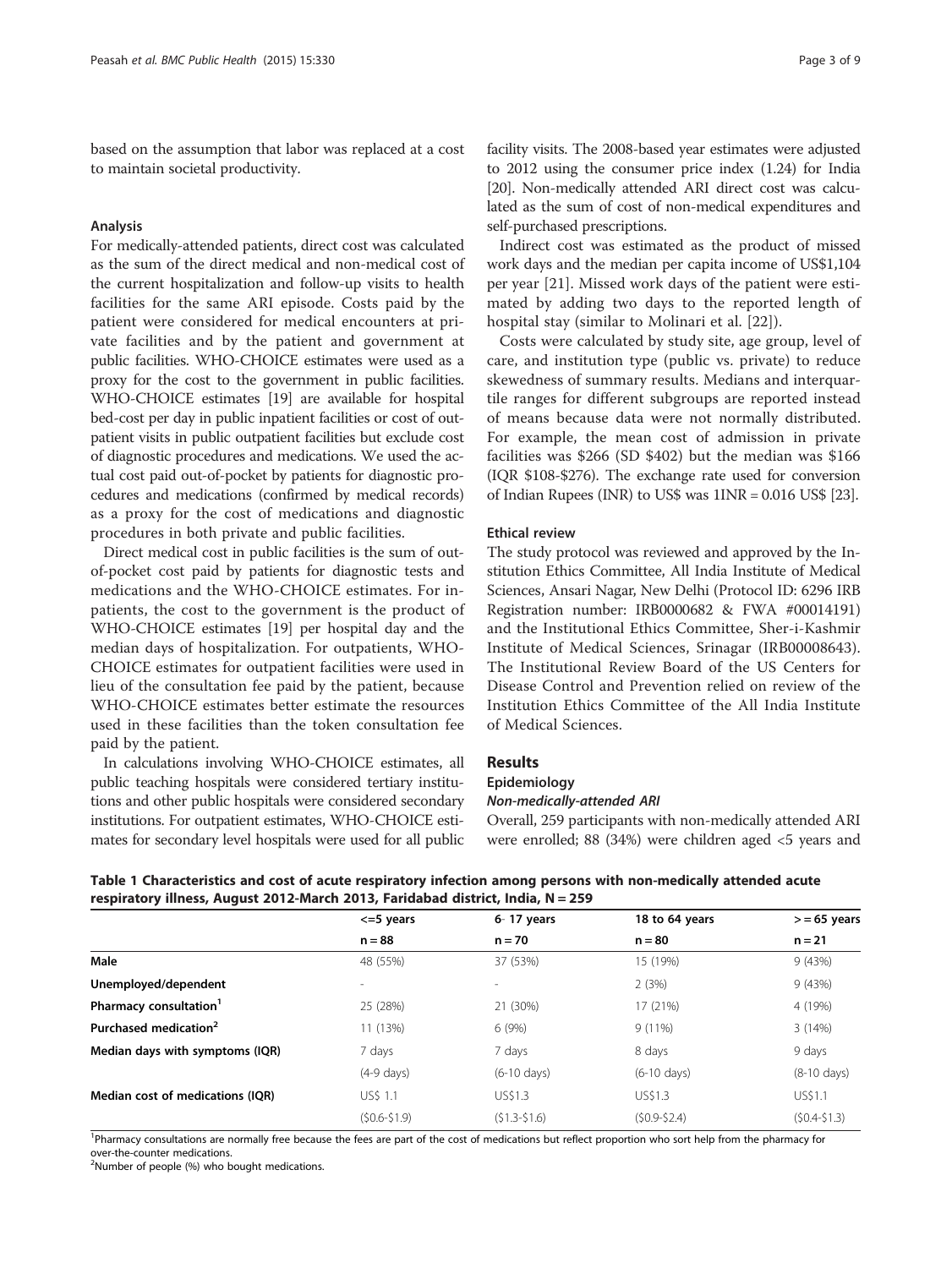21 (8%) were adults aged  $>$  = 65 years (Table [1](#page-2-0)). Participant gender was generally evenly balanced in each age group except among participants aged 18-64 years, 85% of whom were women. The median duration of non-medically attended ARI from symptom onset to recovery varied from 7 to 9 days.

#### Medically-attended ARI (inpatient and outpatient)

Overall, 1,507 patients with medically-attended ARI were enrolled in the study, including 451 (30%) inpatients and 1,056 (70%) outpatients (Table 2). Persons aged >65 years accounted for the largest proportion of inpatients (259/ 451, 47%), whereas persons aged 18-64 years accounted for the largest proportion of outpatients (614/1056, 39%). Housewives and unskilled laborers were the most common occupation among both inpatients (25% and 19%, respectively) and outpatients (18% and 14%). The majority of inpatients (331/451, 73%) and outpatients (528/1056, 50%) received medical care at tertiary care facilities, and all participants from Srinagar were enrolled at tertiary care facilities. Overall, the median length of hospitalization among inpatients was 5 days, but median length of

hospitalization was higher in Srinagar than the National Capital Region (9 days vs. 5 days). All of the inpatient cases were classified as severe lower respiratory infection by the admitting physicians. For outpatient cases majority were upper respiratory infections. For example, in the National capital region, 79% were regarded upper respiratory infections mainly febrile acute respiratory illness or influenza-like illnesses. Of the remaining 21% lower respiratory infections, 53% were considered severe illness (mainly pneumonia).

#### Health resource utilization Non-medically attended ARI

Of all 259 participants, 19-30% visited a pharmacy for possible over-the-counter medication consultation (depending on age group), and 9-14% bought medications after the consultation (Table [1\)](#page-2-0).

#### Medically-attended outpatient ARI

Among outpatients, 22% (233/1056) had non-medical consultations prior to their outpatient visits, and 30% (317/1056) had medical consultations prior to the visit.

| Table 2 Baseline characteristics of inpatients and outpatients with acute respiratory infection, August 2012-March |  |
|--------------------------------------------------------------------------------------------------------------------|--|
| 2013, National Capital Region and Srinagar, India, N = 1507                                                        |  |

|                             | <b>Total</b>               |                             | National Capital Region <sup>4</sup> |                       | <b>Srinagar</b>        |                           |  |
|-----------------------------|----------------------------|-----------------------------|--------------------------------------|-----------------------|------------------------|---------------------------|--|
|                             | <b>Inpatients</b>          | <b>Outpatients</b>          | <b>Inpatients</b>                    | <b>Outpatients</b>    | <b>Inpatients</b>      | <b>Outpatients</b>        |  |
|                             | $n = 451$ (%) <sup>3</sup> | $n = 1056$ (%) <sup>3</sup> | $n = 215\frac{(\%)^3}{ }$            | $n = 739\degree(6)^3$ | $n = 236\degree(\%)^3$ | $n = 317\frac{(\%)^3}{n}$ |  |
| Age group                   |                            |                             |                                      |                       |                        |                           |  |
| $<=5$ years                 | 135 (30)                   | 383 (36)                    | 65 (30)                              | 283 (38)              | 70 (30)                | 100(31)                   |  |
| 6-17 years                  | 19(4)                      | 136 (13)                    | 14(7)                                | 89 (12)               | 5(2)                   | 47 (15)                   |  |
| 18-64 years                 | 136 (30)                   | 409 (39)                    | 71 (33)                              | 263 (36)              | 65 (28)                | 146 (46)                  |  |
| $>$ = 65 years              | 161 (36)                   | 131 (12)                    | 65 (30)                              | 107(14)               | 96 (40)                | 24(8)                     |  |
| Male                        | 259 (57)                   | 614 (58)                    | 151 (70)                             | 464 (63)              | 108 (46)               | 150 (47)                  |  |
| Occupation                  |                            |                             |                                      |                       |                        |                           |  |
| Housewife                   | 66 (25)                    | 159 (18)                    | 13(8)                                | 78 (12)               | 53 (51)                | 81(41)                    |  |
| Unskilled                   | 49 (19)                    | 118(14)                     | 28 (18)                              | 87(13)                | 21(20)                 | 31(16)                    |  |
| Retired                     | 34 (13)                    | 41 (5)                      | 19 (12)                              | 39(6)                 | 15(14)                 | 2(1)                      |  |
| Skilled                     | 11(4)                      | 63 (7)                      | 4(3)                                 | 42(6)                 | 7(7)                   | 21(11)                    |  |
| Unemployed                  | 8(3)                       | 36(4)                       | 8(5)                                 | 36(5)                 |                        |                           |  |
| Others $1$                  | 95 (36)                    | 459 (48)                    | 88 (54)                              | 377 (58)              | 8(8)                   | 107(31)                   |  |
| <b>Facility level</b>       |                            |                             |                                      |                       |                        |                           |  |
| Primary                     |                            | 250 (24)                    |                                      | 250 (34)              |                        |                           |  |
| Secondary                   | 120 (27)                   | 278 (26)                    | 120 (56)                             | 278 (38)              |                        |                           |  |
| Tertiary                    | 331 (73)                   | 528 (50)                    | 95 (44)                              | 211 (28)              | 236 (100)              | 317 (100)                 |  |
| <b>Facility type</b>        |                            |                             |                                      |                       |                        |                           |  |
| Public                      | 325 (72)                   | 838 (79)                    | 89 (41)                              | 521 (71)              | 236 (100)              | 317 (100)                 |  |
| Private                     | 126 (28)                   | 218 (21)                    | 126 (59)                             | 218 (29)              |                        |                           |  |
| Length of stay <sup>2</sup> | 5(IQR 4-10)                | $\overline{\phantom{0}}$    | 5(IQR 4-7)                           | L,                    | 9(IQR 6-12)            |                           |  |

<sup>1</sup>Others include children and students <sup>2</sup>Length of hospital stays Median (interquartile range) <sup>3</sup>The percentage of respondents within a given variable: For example, 30% of all participants who answered the question on age were 5 years or younger <sup>4</sup>National Capital Region Includes Delhi and Faridabad.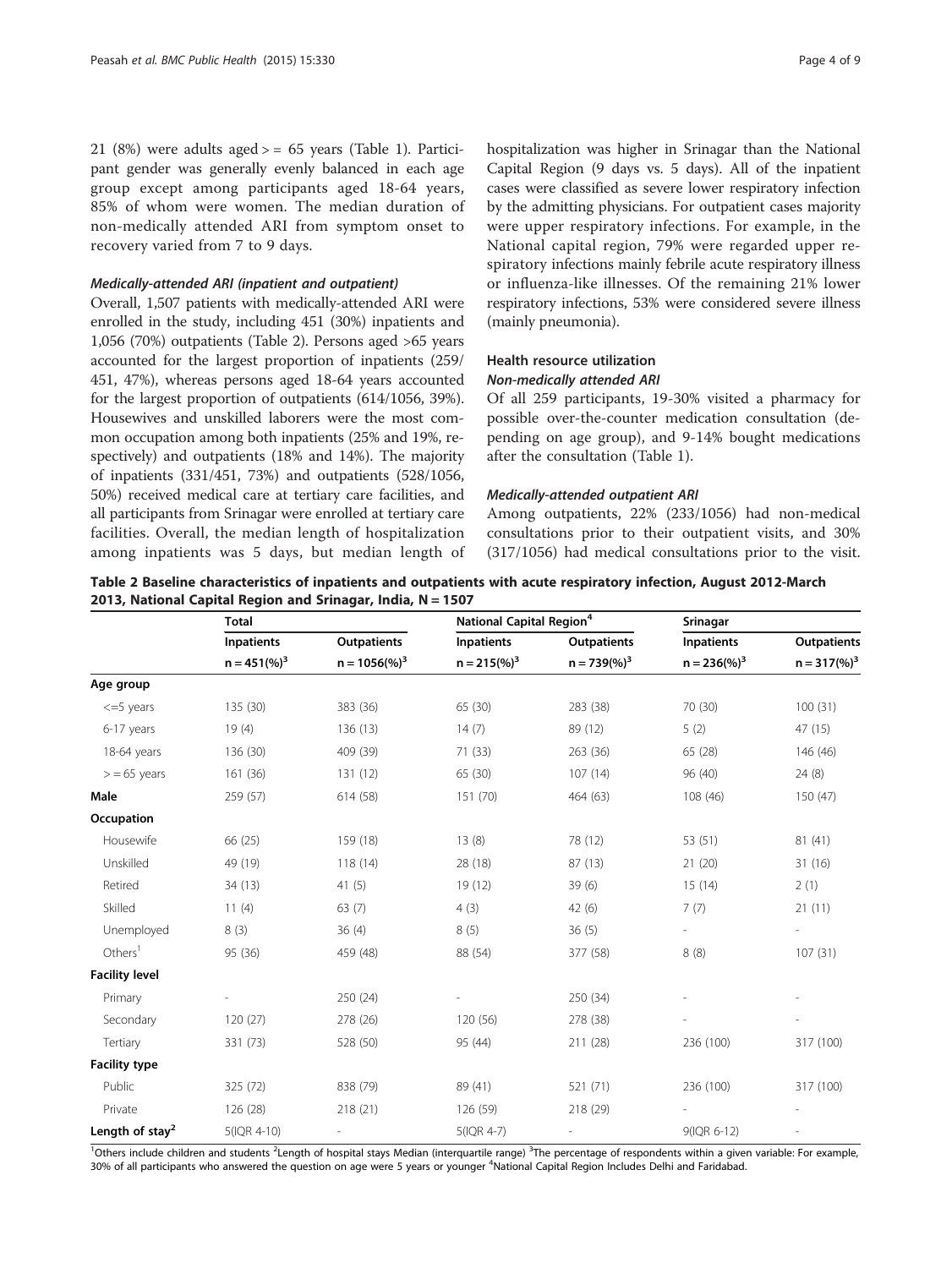Additionally, 23% (247/1056) of outpatients had followup visits after the current outpatient visit. Almost every outpatient visit resulted in costs for prescribed medications (97-100%), but very few outpatients underwent laboratory or radiological studies (1-15%). Although 13% (141/1056) of patients and 21% (225/1056) of their caregivers missed work due to participants' illnesses, only 7% lost money due to missed work (Table 3).

#### Medically-attended inpatient ARI

Among hospitalized children aged < 5 years, the most common components of out-of-pocket cost at public facilities were post-discharge prescriptions (incurred by 89% of participants), laboratory studies (81%) and radiologic studies (84%) (Table [4\)](#page-5-0). In private facilities, the most common components for children age < 5 years were laboratory studies (91%) and radiologic studies (74%). Compared to patients in the public sector, patients in the private sector were more likely to undergo laboratory investigation (83% vs. 94%,  $p < 0.01$ ) but less likely to have a post-discharge prescription  $(87\% \text{ vs. } 66\%, \text{ p} < 0.01)$ . Among inpatients in all age groups, admission to intensive care units was infrequent, except among adults aged > =65 years at private institutions (12/38, 32%).

### Direct, indirect, and total cost of ARI

#### Cost of ARI in non-medically-attended settings

Since patients are not charged consultation fee at the pharmacy, the only reported cost was the cost of medications bought at the pharmacy. For those who bought medications, the median cost of medications was US\$1.30.

#### Cost of ARI in outpatient settings

The total direct cost of ARI episodes requiring outpatient care was US\$4-\$6 for public and \$3-\$10 for private institutions based on age groups (Figure [1\)](#page-5-0). Consultation

costs in private facilities were similar to the WHO-CHOICE estimates in public facilities. However, outof-pocket expenditures for direct medical cost in public facilities (~US\$1-2) were lower compared to private institutions (US\$2-5).

#### Costs of ARI in inpatient settings

Direct cost of ARI was twice as high in private (US\$135- \$355) as public (US\$54-\$120) institutions, 2.5 times higher in tertiary than secondary institutions, and increased with increasing age. Of all age groups, the median direct cost of ARI was highest in adults aged > =65 years in private facilities (US\$355) and public facilities (US\$120) (Additional file [1](#page-7-0)). Among children aged < 5 years, the median direct cost of ARI was US\$135 in private and US\$54 in public institutions. Direct cost was 2 to 20 times higher than indirect cost. As a proportion of median annual per capita income in India (US\$1,104 in 2013), the total cost of ARI in inpatients ranged from 6% (IQR 5-9%) in secondary level public institutions to 34% (IQR 20-65%) in among adults aged > =65 years in private institutions. At public facilities, the estimated cost of a hospital-bed paid by the government accounted for 67% of the total direct cost of the hospitalization.

#### Indirect cost of ARI

Among outpatients, missed work days were most common among caregivers of children aged <5 years at public facilities (128/373, 34%) and least common among persons aged 17-64 years in private facilities (3/64, 5%) (Table 3). However, only 7% (75/1056) of all participants reported that they or their caregiver lost money due to missed work.

Among all inpatients, 14% (62/451) reported that they missed work due to their hospitalization and 61% (274/451) reported that a caregiver missed work. A larger proportion

Table 3 Health resource utilization among outpatients with acute respiratory infection, August 2012-March 2013, National Capital Region and Srinagar, India, N = 1056

|                                       | $<=5$ years |           | 6-17 years    |          | 18-64 years   |          | $>$ = 65 years |          |
|---------------------------------------|-------------|-----------|---------------|----------|---------------|----------|----------------|----------|
|                                       | Public      | Private   | <b>Public</b> | Private  | <b>Public</b> | Private  | <b>Public</b>  | Private  |
|                                       | $n = 262$   | $n = 118$ | $n = 110$     | $n = 26$ | $n = 345$     | $n = 64$ | $n = 121$      | $n = 10$ |
|                                       | $(%)^1$     | $(%)^1$   | $(%)^1$       | $(%)^1$  | $(%)^1$       | $(%)^1$  | $(%)^1$        | $(%)^1$  |
| <b>Prior Non-Medical Consultation</b> | 43 (17)     | 39 (67)   | 24 (22)       | 4(15)    | 83 (24)       | 12 (19)  | 25(21)         | 3(30)    |
| <b>Prior Medical Consultation</b>     | 109(41)     | 17(14)    | 33 (30)       | 10(38)   | 84 (24)       | 14 (22)  | 46 (38)        | 4(40)    |
| <b>Follow-up Medical Consultation</b> | 76 (29)     | 31(26)    | 39 (35)       | 6(23)    | 54 (16)       | 5(8)     | 35 (29)        | 1(10)    |
| <b>Medications Prescribed</b>         | 250 (98)    | 114 (97)  | 102 (98)      | 26 (100) | 333 (97)      | 64 (100) | 117 (98)       | 10 (100) |
| <b>Radiological Studies</b>           | 9(3)        | 4(3)      | 10(9)         | 2(8)     | 42 (12)       | 2(3)     | 18 (15)        | 1(10)    |
| <b>Patient Missed Work</b>            | ۰           |           |               | ۰        | 125 (36)      | 6(9)     | 9(7)           | 1(10)    |
| <b>Caregiver Missed Work</b>          | 87 (34)     | 12(10)    | 41 (38)       | 2(8)     | 60 (17)       | 3(5)     | 19 (16)        | 1(10)    |
| <b>Patient/Caregiver Lost Money</b>   | 5(2)        | 5(4)      | $1(1\%)$      | 3(12)    | 51 (15)       | 4(6)     | 5(4)           | 1(10)    |

<sup>1</sup>The percentage of participants who answered 'yes' to the question (related to a given variable) with all participants who answered the question as the denominator.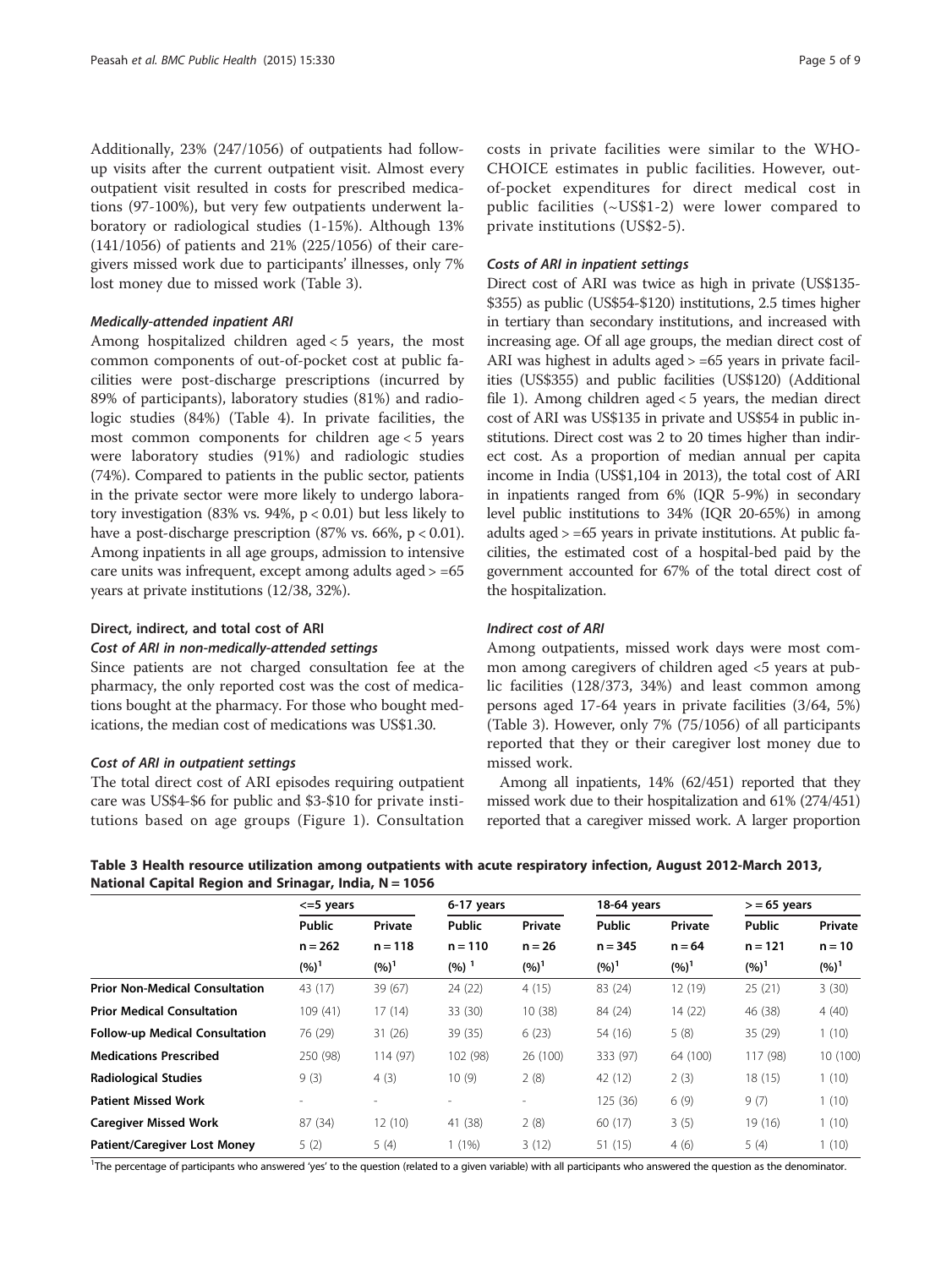|                                           | $<=5$ years                                    |                                         | $6 - 17$ years                         |                               | 18-64 years                          |                                         | $>$ = 65 years                 |                                |
|-------------------------------------------|------------------------------------------------|-----------------------------------------|----------------------------------------|-------------------------------|--------------------------------------|-----------------------------------------|--------------------------------|--------------------------------|
|                                           | <b>Public</b><br>$n = 100$<br>(%) <sup>1</sup> | Private<br>$n = 35$<br>(%) <sup>1</sup> | Public<br>$n = 10$<br>(%) <sup>1</sup> | Private<br>$n = 9$<br>$(%)^1$ | <b>Public</b><br>$n = 92$<br>$(%)^1$ | Private<br>$n = 45$<br>(%) <sup>1</sup> | Public<br>$n = 123$<br>$(%)^1$ | Private<br>$n = 38$<br>$(%)^1$ |
|                                           |                                                |                                         |                                        |                               |                                      |                                         |                                |                                |
|                                           |                                                |                                         |                                        |                               |                                      |                                         |                                |                                |
| <b>Prior Non-Medical Consultation</b>     | 50 (50)                                        | 4(11)                                   | 3(30)                                  | 2(22)                         | 29 (32)                              | 8(18)                                   | 41 $(3)$                       | 1(3)                           |
| <b>Prior Medical Consultation</b>         | 55 (55)                                        | 18(51)                                  | 3(33)                                  | 7(78)                         | 32 (36)                              | 14(31)                                  | 39 (33)                        | 6(16)                          |
| <b>ICU Admission</b>                      | 4(4)                                           | 2(6)                                    | 2(20)                                  | $\qquad \qquad$               | 3(3)                                 | 6(13)                                   | 1(1)                           | 12(32)                         |
| <b>Post Discharge Prescription</b>        | 89 (89)                                        | 15(43)                                  | 8 (89)                                 | 5(56)                         | 70 (76)                              | 32(71)                                  | 88 (86)                        | 32 (84)                        |
| <b>Laboratory Studies</b>                 | 81 (81)                                        | 32 (91)                                 | 6(67)                                  | 9(100)                        | 63 (81)                              | 41 (91)                                 | 88 (87)                        | 37(97)                         |
| <b>Radiological Studies</b>               | 84 (84)                                        | 26(74)                                  | 8 (89)                                 | 7(78)                         | 50 (63)                              | 40 (89)                                 | 64 (65)                        | 37 (97)                        |
| <b>Caregiver Lodged</b>                   | 6(6)                                           | 2(6)                                    |                                        | 1(11)                         | 2(2)                                 | 1(2)                                    | 3(3)                           | 4(11)                          |
| <b>Patient Missed Work</b>                | $\overline{\phantom{a}}$                       |                                         | $\overline{\phantom{a}}$               | $\overline{\phantom{a}}$      | 34 (37)                              | 17(38)                                  | 4(3)                           | 7(18)                          |
| <b>Caregiver Missed Work</b>              | 77(77)                                         | 9(26)                                   | 7(78)                                  | 1(11)                         | 58 (71)                              | 21(47)                                  | 77 (75)                        | 24 (63)                        |
| Patient/Caregiver Lost Money <sup>2</sup> | 3(3)                                           |                                         |                                        | ٠                             | 21(26)                               | 12(27)                                  | 2(2)                           | 1(3)                           |

<span id="page-5-0"></span>Table 4 Health resource utilization among inpatients with acute respiratory infection, August 2012-March 2013, National Capital Region and Srinagar, India, N = 451

<sup>1</sup>The percentage of participants who answered 'yes' to the question (related to a given variable) with all participants who answered the question as the denominator. <sup>2</sup>Reported that either patient or caregiver lost money because they missed work.

of children aged <5 years had a caregiver who missed work due to the illness at public facilities than private facilities (77% vs. 26%, p < 0.01) (Table 4). Among adults aged 18-64 years, 37% (51/137) reported missing work due to their illness, 58% (79/137) reported that a caregiver missed work due to their illness, and 24% (33/137) reported that either they or a caregiver lost money due to missed work.

Estimated indirect cost was higher in public facilities (\$24-\$34) than in private facilities (\$21) because median length of hospitalization was longer in public compared to private facilities (7 vs. 4 days) resulting in more missed days of work. Indirect costs also accounted for a larger percentage of total costs in public compared to private facilities (25% vs. 16%).

#### **Discussion**

Costs of acute respiratory infections studies in the Southeastern Asia region are scanty and most of the studies focus on pneumonia in children under 5 years or influenza. Our study sought to provide a comprehensive overview of the cost of ARI; in different age groups, at different levels of institutional care, in both private and public institutions, and uniquely, the cost of non-medically attended ARI cases. In addition, we compared the cost of

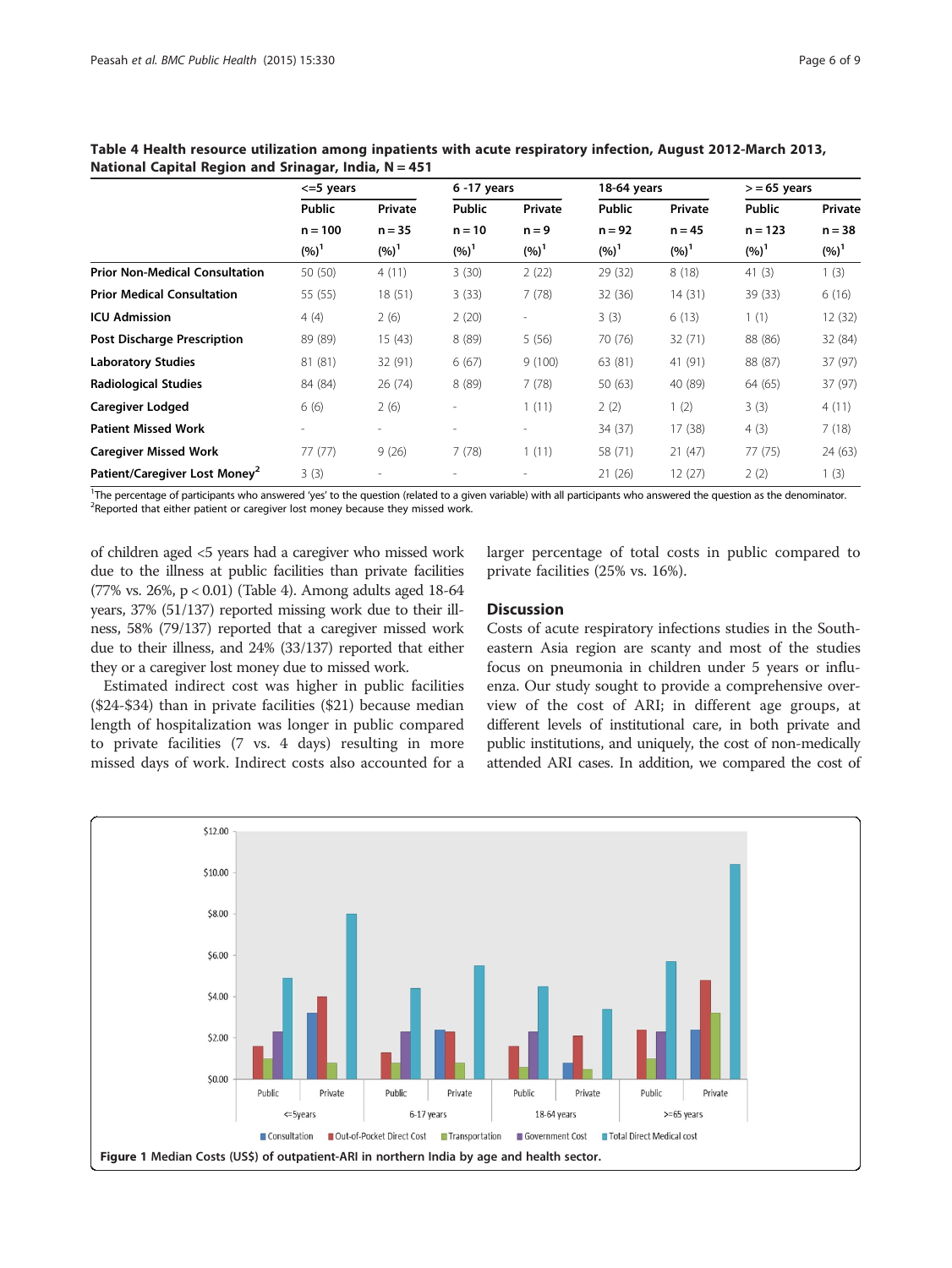ARI to the median per capita income for India to demonstrate the economic impact of ARI on patients and their families. Cost of ARI was substantial, particularly for ARIassociated hospitalizations which were associated with costs up to a third of median annual per capita income.

Costs incurred at private facilities were up to twice the costs incurred at public facilities; consistent with prior studies documenting higher costs at all levels of healthcare in the private sector compared to the public sector [[24,25\]](#page-7-0). Although WHO-CHOICE estimates were added to the cost for public facilities to account for government costs; the disparities in inpatient cost between the two sectors remain substantial. Higher costs in the private sector may be driven by differences in treatment protocol, and contributors to higher costs in the private sector need to be identified.

The direct medical cost of ARI among inpatients varied substantially by age, similar to the findings of Zhou et al. [[26](#page-7-0)] in China (\$231 in children to \$2,263 in older adults). The out-of-pocket inpatient cost was the highest among adults aged  $>$  = 65 years, meanwhile the majority of adults in this age group were either retired or indicated that they were housewives. Although children aged <5 years incurred the lowest costs per ARI episode in both public and private sectors, the burden of ARI pathogens (for example influenza-associated hospitalizations and outpatient visits) are high [[4,27](#page-7-0)]. For example, although robust epidemiological data on ARI incidence in India are not available, about a fourth of total deaths in < 5 year olds are due to pneumonia [[15](#page-7-0)]. Additionally, 90% of almost 150 million new episodes of pneumonia identified yearly occur in developing countries [\[28](#page-7-0)]. Therefore, overall cost of ARI among young children is likely to be high despite the lower relative cost we found in children. Immunization is listed as one of the potential interventions for preventing pneumonia but scanty cost data might be contributing to the lack of attention given to vaccination of at-risk groups in developing countries [[29\]](#page-7-0). WHO's Strategic Advisory Group of Experts on immunization (SAGE), recommends global influenza vaccination in targeted populations as an effective tool to mitigate the impact of influenza pandemics. Efforts are under way by the Global Vaccine Action Plan to promote and increase the capacity of developing countries for vaccination uptakes [[30\]](#page-7-0).

The indirect cost of ARI was substantially lower than the direct cost, and most participants reported not losing money from work absences. These findings are consistent with findings from other cost studies in Asia. In Hong Kong, Fitzner et al. found that indirect cost of influenza in Hong Kong [[31](#page-8-0)] was low, because most participants visited the clinics during days off from work or after work and the US, estimated that indirect costs were approximately half of direct costs [\[17\]](#page-7-0). In contrast, Simmerman et al. [\[32](#page-8-0)] estimated that indirect and direct costs of influenza were roughly equal in Thailand, and studies from some European countries have documented indirect costs up to 10 times higher than direct costs [[33](#page-8-0)]. Given that our sample consisted of a significant number of housewives and students who reported not losing money due to the illness, there is the need for further investigations into indirect cost of ARI in India since that can substantially affect the total cost of ARI.

Although the overall cost of hospitalized ARI at public facilities was largely driven by hospital-bed costs to the government, many patients also reported paying out-of-pocket for radiologic and diagnostic tests during hospitalization and for post-hospitalization prescription medications. Among patients with outpatient ARI and non-medically attended ARI (mainly upper respiratory infections), out-of-pocket costs were low with the median cost equivalent to 1-5% and 1% of the monthly per capita income in India, respectively. Cost of Inpatient ARI (mainly severe lower respiratory infections warranting admission), however, can be substantial (6-34% of annual per capita income in India).

Several limitations should be considered when interpreting our findings. We used a purposive sample (a subset sample with unique characteristics from a larger population) from ongoing surveillance studies (mainly from middle- to low-income clientele) and therefore, costs might not be representative of the population studied. Our study population also included a substantial number of housewives, retirees and students, adding to the complexity of estimating loss productivity. Out-of-pocket costs were self-reported and were not verified with medical records. Additionally, all data on non-medically attended ARI came from only the Faridabad site and therefore the findings do not represent the other two sites. Despite these limitations, we believe our study also has several strengths. This was a prospective study with a limited period of recall which minimized inaccurate recall of self-reported costs. Additionally, this study estimated costs in both the public and private sectors at all levels of care and among all age groups in the second highest populous nation globally.

#### Conclusions

The cost of ARI episodes was substantial in our study communities, and should be considered when weighing public health priorities. Approaches to reduce the cost of treatment and strategies to reduce the morbidity load would be helpful. Proven strategies to reduce the burden including prevention strategies like influenza and pneumococcal vaccination, should be encouraged and pursued. Our data suggesting higher costs in older adults and children can be considered in age-group-specific prevention and treatment recommendations.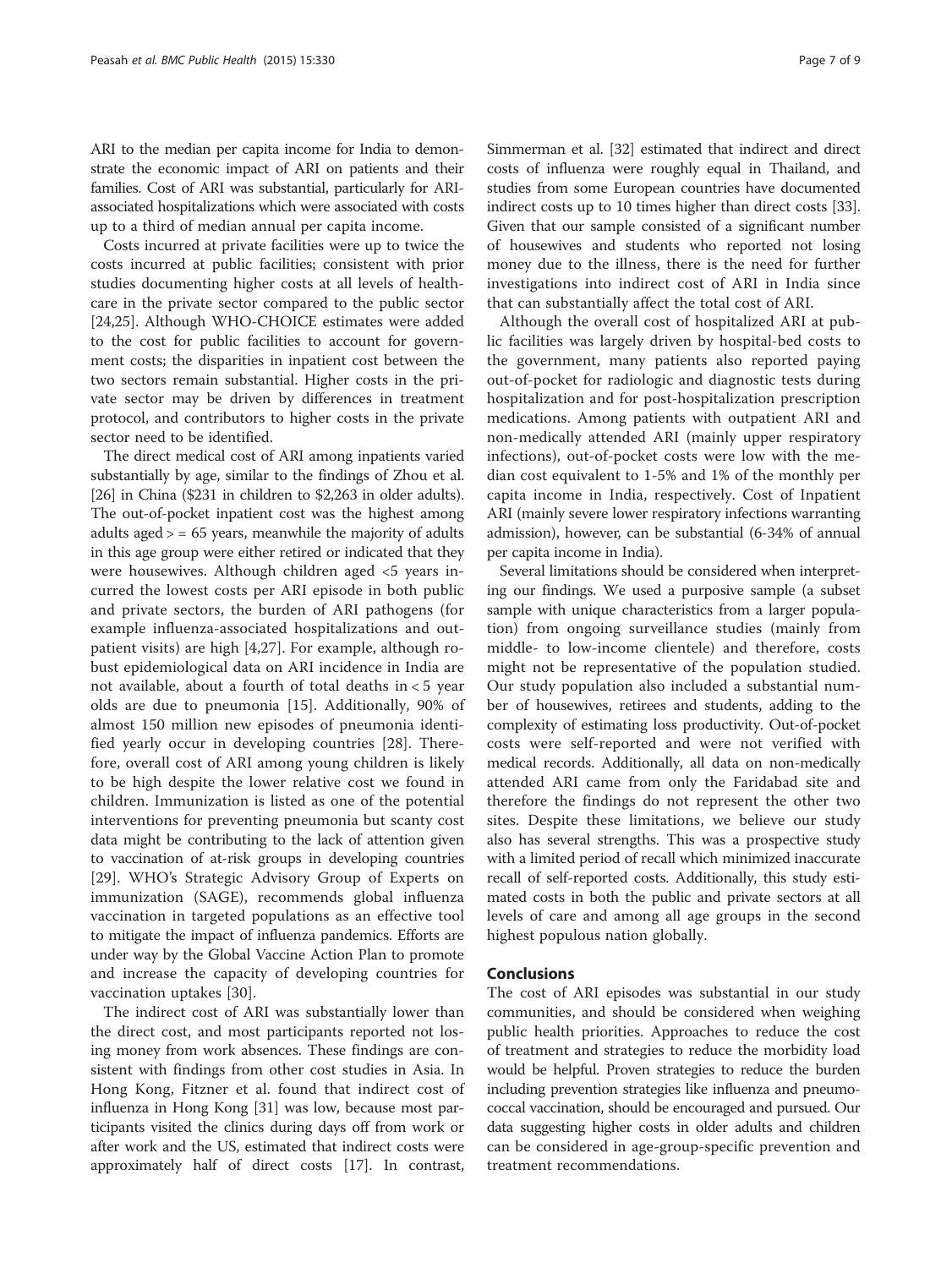#### <span id="page-7-0"></span>Additional file

[Additional file 1: Figure S1.](http://www.biomedcentral.com/content/supplementary/s12889-015-1685-6-s1.docx) Median Costs (US\$) of Inpatient-ARI in Northern India by Age and Type of Facility. Table S1. Median costs (and IQR) in 2012 US\$ of acute respiratory infection requiring outpatient care by age, August 2012-March 2013,National Capital Region and Srinagar, India, N=1056. Table S2. Median costs (and IQR) in 2012 US\$ of acute respiratory infections (ARI) requiring inpatient care by type of facility, level of care, and age group, August 2012-March 2013, National Capital Region and Srinagar, India, N=451.

#### Abbreviations

ARI: Acute respiratory infection; ALRI: Acute lower respiratory infection; WHO-CHOICE: World Health Organization's- CHOosing Interventions that are Cost-Effective; IRBs: Institutional review boards; MAARI: Medically-attended ARI.

#### Competing interests

The authors declare that they have no competing interests.

#### Authors' contributions

SKP (first author), DRP, PAK, FSD, SS, MAW, RL, and AK conceived the study design and wrote the study protocol. DRP, PAK, AK, RA, SS, KK, SB, VR oversaw data collection at study sites. SKP performed the data analysis and wrote the first draft of the manuscript. All co-authors contributed to final data interpretation, reviewed manuscript drafts and approved the final version of the manuscript for publication.

#### Acknowledgements

This study was funded by the US Centers for Disease Control and Prevention.

#### Disclaimer

The findings and conclusions in this report are those of the authors and do not necessarily represent the views of the CDC, AIIMS, INCLEN, SKIMS, or GB Pant Hospital.

#### Author details

<sup>1</sup>College of Pharmacy, Mercer University, 3001 Mercer University Drive, Atlanta, GA 30341-4155, USA. <sup>2</sup>Centers for Disease Control and Prevention, Atlanta, USA.<sup>3</sup> Centre for Community Medicine, All India Institute of Medical Sciences, New Delhi 110029, India. <sup>4</sup>Department of Internal and Pulmonary Medicine, Sheri Kashmir Institute of Medical Sciences, Soura, Srinagar 190011, J&K, India. <sup>5</sup>Influenza Division, Centre for disease control and Prevention, US Embassy, Shantipath, Chanakyapuri, New Delhi 110021, India. <sup>6</sup>The INCLEN Trust, 2nd Floor, F-1/5, Okhla Industrial Area, Phase-I, New Delhi 110020, India. <sup>7</sup>Sheri Kashmir Institute of Medical Sciences, Soura, Srinagar 190011, J&K, India. <sup>8</sup>GB Pant Hospital, Srinagar, India.

# Received: 16 December 2014 Accepted: 26 March 2015<br>Published online: 07 April 2015

#### References

- 1. Nair H, Simões EA, Rudan I, Gessner BD, Azziz-Baumgartner E, Zhang JSF, et al. Global and regional burden of hospital admissions for severe acute lower respiratory infections in young children in 2010: a systematic analysis. Lancet. 2013;381:1380–90.
- 2. Walker CLF, Rudan I, Liu L, Nair H, Theodoratou E, Bhutta ZA, et al. Global burden of childhood pneumonia and diarrhoea. Lancet. 2013;381:1405–16.
- 3. Peasah SK, Azziz-Baumgartner E, Breese J, Meltzer MI, Widdowson M-A. Influenza cost and cost-effectiveness studies globally – a review. Vaccine. 2013;31:5339–48.
- 4. Simoes EAF, Cherian T, Chow J, Shahid-Salles SA, Laxminarayan R, John TJ. Acute respiratory infections in children. In: Jamison DT, Breman JG, Measham AR, Alleyne G, Claeson M, Evans DB, Jha P, Mills A, Musgrove P, editors. Dis Control Priorities Dev Ctries. 2nd ed. Washington (DC): World Bank; 2006.
- 5. The macroepidemiology of Influenza Vaccination (MIV) Study Group. The maroepidemiology of influenza vaccination in 56 countries: 197-2003. Vaccine. 2005;23(44):5133–43.
- 6. Monte SV, Paolini NM, Slazak EM, Schentag JJ, Paladino JA. Costs of treating lower respiratory tract infections. Am J Manag Care. 2008;14:190–6.
- 7. Banerji A, Panzov V, Robinson J, Young M, Ng K, Mamdani M. The cost of lower respiratory tract infections hospital admissions in the Canadian Arctic. Int J Circumpolar Health. 2013;72:21595.
- 8. Ehlken B, Ihorst G, Lippert B, Rohwedder A, Petersen G, Schumacher M, et al. Economic impact of community-acquired and nosocomial lower respiratory tract infections in young children in Germany. Eur J Pediatr. 2005;164:607–15.
- 9. Dongre AR, Deshmukh PR, Garg BS. Health expenditure and care seeking on acute child morbidities in peri-urban Wardha: a prospective study. Indian J Pediatr. 2010;77:503–7.
- 10. Bhuiyan MU, Luby SP, Alamgir NI, Homaira N, Mamun AA, Khan JA, et al. Economic burden of influenza-associated hospitalizations and outpatients visits in Bangladesh during 2010. Influenza Other Respir Viruses. 2014;8(4):406–13.
- 11. Anh DD, Riewpaiboon A, Tho LH, Kim SA, Nyambat B, Kilgore P. Treatment costs of pneumonia, meningitis, sepsis, and other diseases among hospitalized children in Viet Nam. J Health Popul Nutr. 2010;28(5):436–42.
- 12. Madsen HO, Hanehoi M, Das AR, Moses PD, Rose W, Puliyel M, et al. Costing of severe pneumonia in hospital infants and children aged 2-36 months, at a secondary and tertiary level hospital of a not-for-profit organization. Trop Med Int Health. 2009;14(10):1315–22.
- 13. Hussain H, Waters H, Khan AJ, Omer SB, Halsey NA. Economic analysis of childhood pneumonia in Northern Pakistan. Health Policy Plan. 2008;23(96):438–42.
- 14. Islam F, Sarma R, Debroy A, Kar S, Pal R. Profiling acute respiratory tract infections in children from Assam, India. J Glob Infect Dis. 2013;5:8–14.
- 15. Mathew JL, Patwari AK, Gupta P, Shah D, Gera T, Gogia S, et al. Acute respiratory infection and pneumonia in India: a systematic review of literature for advocacy and action: UNICEF-PHFI series on newborn and child health, India. Indian Pediatr. 2011;48:191–218.
- 16. Deogaonkar M. Socio-economic inequality and its effect on healthcare delivery in India: inequality and healthcare. Electron J Sociol. 2004, 11.
- 17. Singh CH, Ladusingh L. Correlates of inpatient healthcare seeking behavior in India. Indian J Public Health. 2009;53:6–12.
- 18. Influenza case definitions[Internet]. European center for disease prevention and control. Available at [\[http://ecdc.europa.eu/en/activities/surveillance/](http://ecdc.europa.eu/en/activities/surveillance/eisn/surveillance/pages/influenza_case_definitions.aspx) [eisn/surveillance/pages/influenza\\_case\\_definitions.aspx\]](http://ecdc.europa.eu/en/activities/surveillance/eisn/surveillance/pages/influenza_case_definitions.aspx). Accessed Feb 2014.
- 19. CHOosing Interventions that are Cost Effective (WHO-CHOICE). Country-specific unit costs. Available at [[http://www.who.int/choice/country/country\\_specific/](http://www.who.int/choice/country/country_specific/en/) [en/](http://www.who.int/choice/country/country_specific/en/)]. Accessed Feb.2014.
- 20. Labour bureau. Index numbers. Labour Bureau Government of India. Available at [<http://www.labourbureau.nic.in/indnum.htm>]. Accessed Feb. 2014.
- 21. India PT of: India's per capita income rises to Rs 5,729 per month. Business Standard India 2013. Feb 7. Available at [\[http://www.business-standard.com/](http://www.business-standard.com/article/economy-policy/india-s-per-capita-income-rises-to-rs-5-729-per-month-113020700995_1.html) [article/economy-policy/india-s-per-capita-income-rises-to-rs-5-729-per](http://www.business-standard.com/article/economy-policy/india-s-per-capita-income-rises-to-rs-5-729-per-month-113020700995_1.html)[month-113020700995\\_1.html](http://www.business-standard.com/article/economy-policy/india-s-per-capita-income-rises-to-rs-5-729-per-month-113020700995_1.html)]. Accessed Feb. 2014.
- 22. Molinari N-AM, Ortega-Sanchez IR, Messonnier ML, Thompson WW, Wortley PM, Weintraub E, et al. The annual impact of seasonal influenza in the US: Measuring disease burden and costs. Vaccine. 2007;25:5086–96.
- 23. USD to INR Exchange Rate. Bloomberg. Available at [\[http://www.bloomberg.](http://www.bloomberg.com/quote/usdinr:cur) [com/quote/usdinr:cur](http://www.bloomberg.com/quote/usdinr:cur)]. Accessed Feb. 2014.
- 24. Vijayakumar K, George B, Anish TS, Rajasi RS, Teena MJ, Sujina CM. Economic impact of chikungunya epidemic: out-of-pocket health expenditures during the 2007 outbreak in kerala, india. Southeast Asian J Trop Med Public Health. 2013;44:54–61.
- 25. Chatterjee S, Levin C, Laxminarayan R. Unit cost of medical services at different hospitals in India. PLoS One. 2013;8:e69728.
- 26. Zhou L, Situ S, Huang T, Hu S, Wang X, Zhu X, et al. Direct medical cost of influenza-related hospitalizations among severe acute respiratory infections cases in three provinces in China. PLoS One. 2013;8:e63788.
- 27. Chadha MS, Hirve S, Dawood FS, Lele P, Deoshatwar A, Sambhudas S, et al. Burden of seasonal and pandemic influenza-associated hospitalization during and after 2009 A(H1N1)pdm09 pandemic in a rural community in India. PLoS One. 2013;8:e55918.
- 28. Boloursaz MR, Lotfian F, Aghahosseini F, Cheraghvandi A, Khalilzadeh S, Farjah A, et al. Epidemiology of lower respiratory tract infections in children. J Compr Ped. 2013;3:93–8.
- 29. Kirkwood BR, Gove S, Rogers S, Lob-Levyt J, Arthur P, Campbell H. Potential interventions for the prevention of childhood pneumonia in developing countries: a systematic review. Bull World Health Organ. 1995;73:793–8.
- 30. Global Vaccine Action Plan 2011-2020. Efforts to eradicate polio at serious risk of failure unless adequate resources are identified. Avaialble at [http://www.who.int/](http://www.who.int/immunization/sage/news_polio_mtg_apr2012/en/) [immunization/sage/news\\_polio\\_mtg\\_apr2012/en/](http://www.who.int/immunization/sage/news_polio_mtg_apr2012/en/) Accessed February 2015.